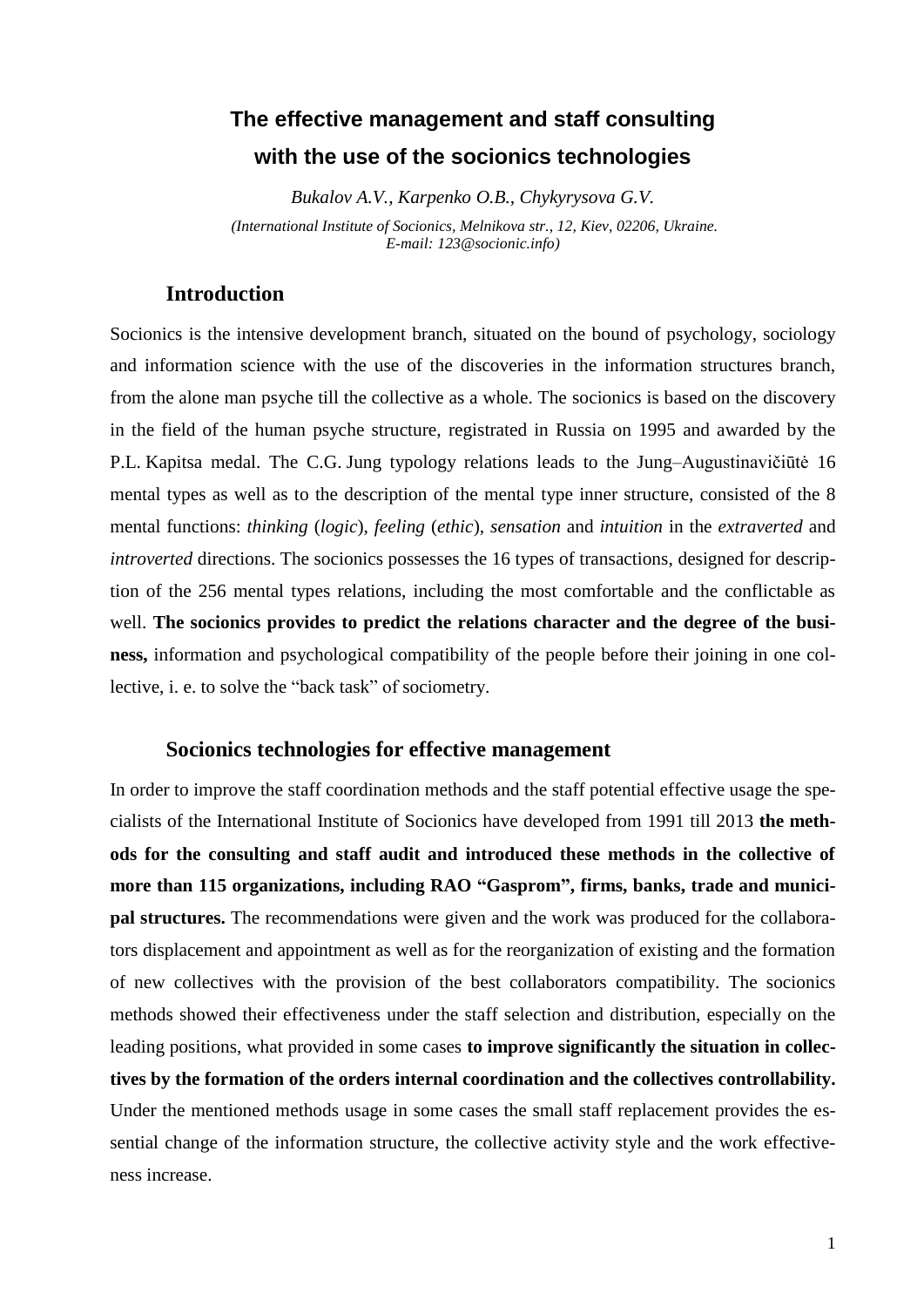The socionics methods, based on the knowledge of the psyche information structure, provide the following:

- **1.** The complete person description, including his strong and weak features, activity style, service perspective in certain organization. The personal information is presented in standard form which is suitable for the usage by officials.
- **2.** The determination of the degree of the natural psychological, informational and professional compatibility of the staff members, what provides for the chief the tool of the directed formation of the collective in order to transform in into a unite team, with the more effectiveness compared with usual collectives, formed by occasion.
- **3.** The provision of the staff effective usage and the increase of their efficiency in the optimally formed collective, what provides to produce the same or the more volume of works under the reorganization, shortening or amalgamation.
- **4.** The staff fluctuation reducing by the formation of the favourable psychological and labour climate in the collective.
- **5.** The collective controllability improvement.
- **6.** The compatibility prognosis for the people, which have not meet before.

The socionics recommendations have not a temporary but a permanent character.

The reduce or elimination of tension in collective causes the rise of the members "resistance" to the possible undesired social-economical factors (for example, the salary delay), what is objectivity expressed by the positive coefficient of comfort and interaction efficiency of the collective members (these signs are determined by the International Socionics Institute methods using the special program packet. In opposite, in the collectives with a negative coefficients of comfort and interaction, the conditions are usually unstable, what provides the increase of strikes etc. under the modern economical situation (the tensions in collective find a form for their display).

The socionics methods provide the essential improvement of the psychological and labour climate in the collective by the change or replacement of some its members. In some cases it provides to avoid the total reorganization of the badly working collective. Under the staff replacement impossibility by objective reasons the chief obtains the recommendations in respect of the relations with certain collaborators and the total tension reducing on the psychologically strained parts of the collective.

**Under the organization amalgamation it is possible to produce the staff optimal selection, because under the formal approach it occurred the interaction of the collaborators with the contradictive styles of work, including the conflictable ones. It is possible to form the functional, information and psychological structure of organization for certain aims with the**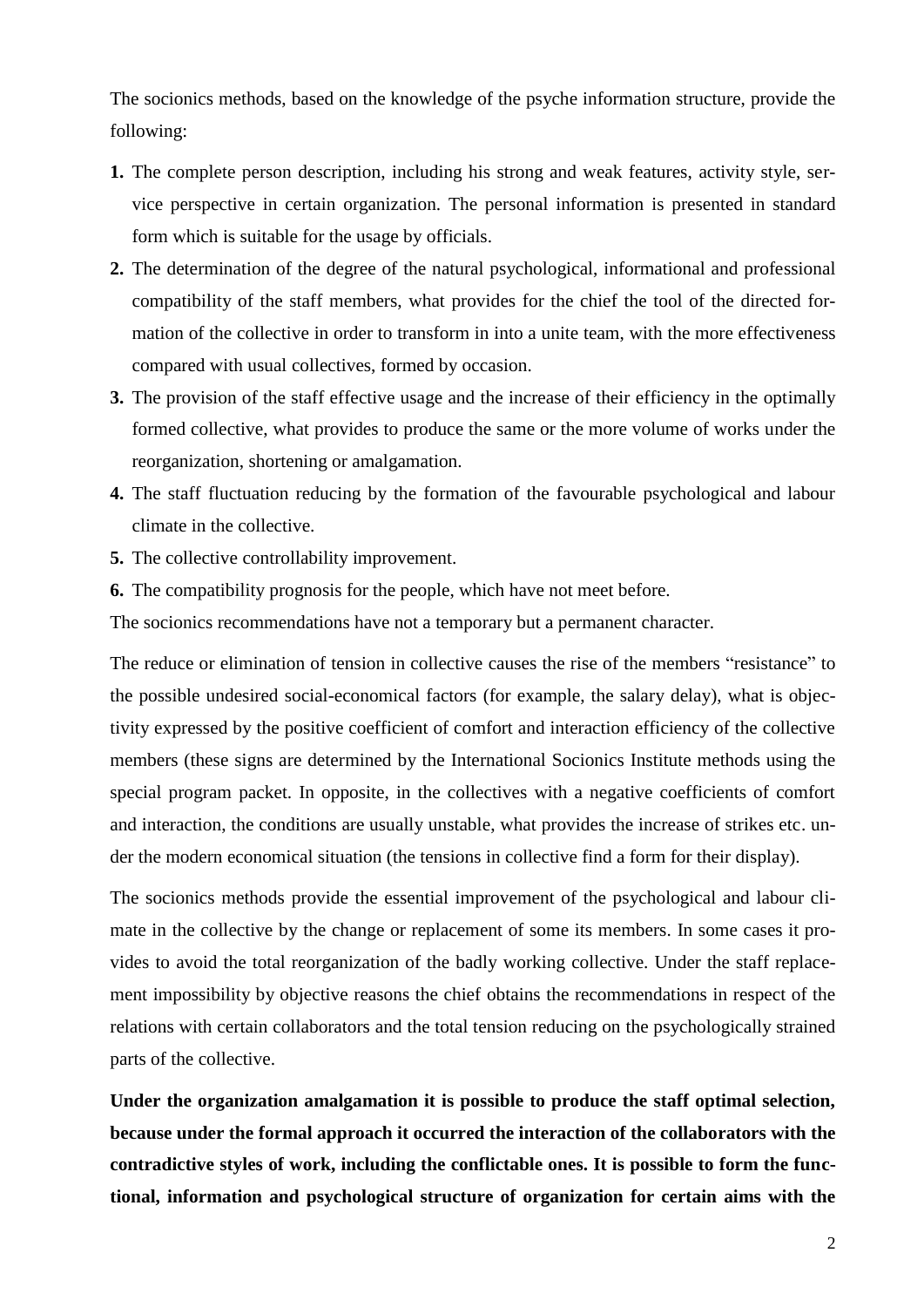**optimal collection of the psychoinformation types of collaborators.**

**The socionics methods provide to form the collectives and to select the candidates for the vacancies, especially the key ones, with the provision of the whole psychological, informational and professional compatibility.**

The socionics provide to produce the effective work with the staff reserve, suitable for the put problems solution. The necessary succession is achieved as well as the aimed change of the work style of organization or its part. The unchecked staff appointments are able to make worse the collective work according to the bad compatibility of the chief with his subordinates.

The socionics provides to consider and to correct the integral psychoinformation type of collectives and organizations as well as the degree of their correspondence to their work and also the degree of the resonance or the chief type correspondence to the collective one, what is brightly displayed in real life.

On the base of the collected information it is produced the prognosis modeling of the possible staff replacement under the real time regime, what provides the chiefs to make the optimal solutions for the distribution, selection and usage of the staff.

The **formation of quality cells** by the Japanese sample is also possible in productive collectives. However socionic methods enable to form groups deciding tasks much more effectively, than randomly assembled ones. This also concerns the problems of "brain storm". With the help of socionic technologies it is possible to form groups, in which a resonance between individual mentalities appears and "collective hyperbrain" is formed during decision of problems. Repeated experiments carried out in International Socionics institute show a high overall performance of such groups. Thus the complex problem is solved with multilateral consideration of all its aspects in a short time (10–12 minutes). The similar groups in collective management are rather effective.

At the same time there are groups, in which the transfer of the information is complicated, and the problems are solved with the hard work. Evidently **the socionic technologies give significant advantage to organizations using them in conditions of market competition**.

Knowing socionics it is also possible **to estimate the business partners**, to prognosis their behavior, their degree of reliability, to develop strategy of business negotiation and to determine the prospects of cooperation. Socionics helps to understand **motives of other people**, and this enable to make the decisions on co-operation forms with certain partners.

**The socionic analysis of activity of the enterprise or firm allows to determine its weak features**, a degree of its vulnerability under the change of market situation or actions of the compet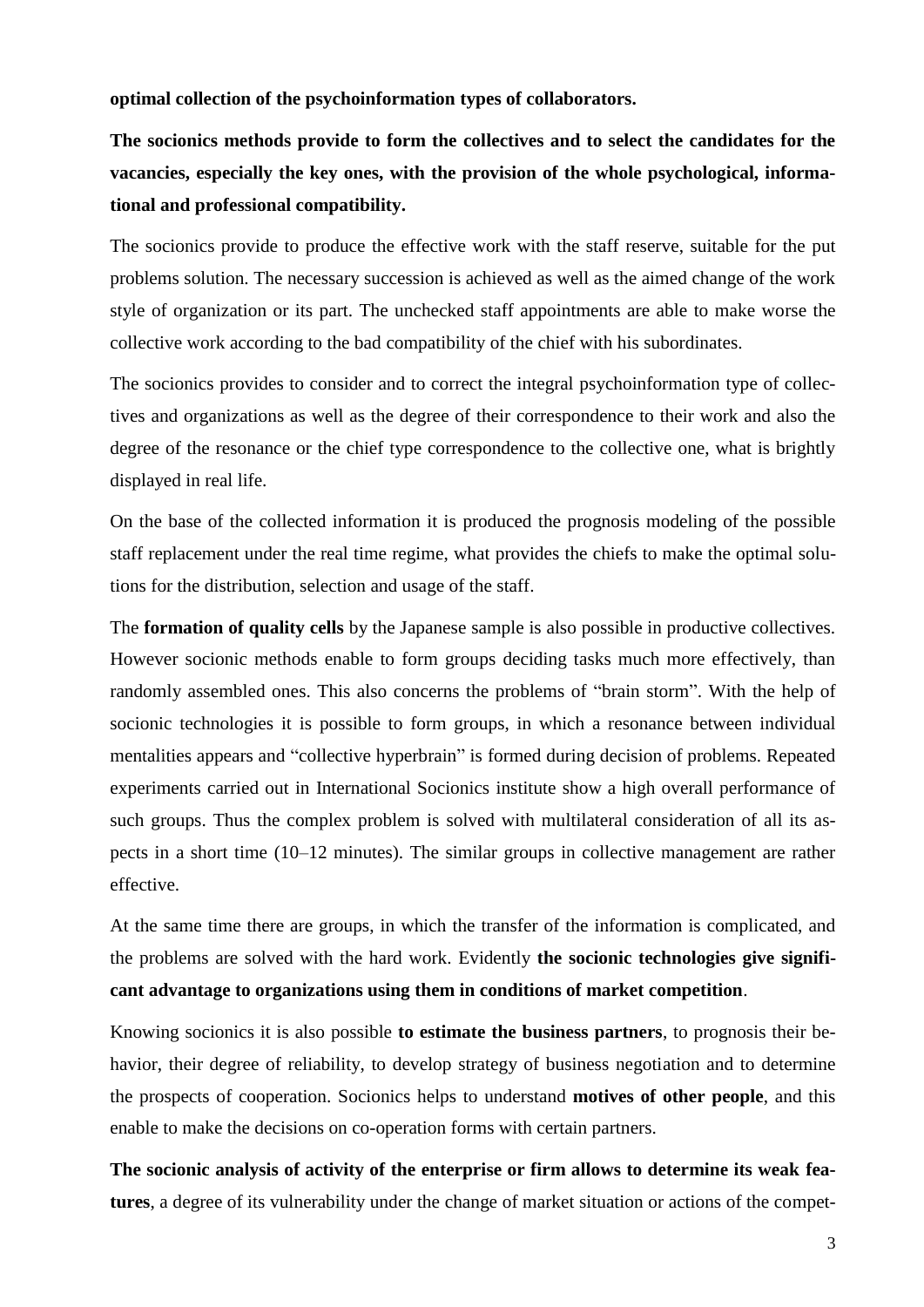itors and to accept the appropriate measures.



The distribution of functional roles in collective or small group is closely connected with socionic, psycho-informational structure of collective. It allows purposefully **to form resonant collectives** in scientific, humanitarian, social,

productive, technological and other fields depending on the certain task [15, 17, 19, 83].

In the socionics the M. Belbin conception about the managers' functional roles was proved and developed. The all 8 social roles in group, described by M. Belbin, take their correspondence with the 8 model A functions. Such quanting of the group psychoinformation space can be generalized for the more wide collectives, but in this case it is necessary to use the more differentiated model B. **The considered connection provides the purposeful construction of the working groups taking into account the socionics regularities.**

# **Conclusion**

The socionic methods have shown the efficiency in business-structures, in banks, insurance and broker companies, in management teams, in industrial collectives of the most various structure (production of minerals, construction, production of drinks, mechanical engineering, repair, transport, departments of a Management Information System etc.), in trade (from single shop up to associations), in sphere of service, medicine and tourism. So, the studies have shown necessity of socionics application in acquisition of crews in the aircraft. This is also true for crews of the space ships, submarines, ships of distant navigation, for crews of battle machines, groups of the special assignment (fire protection, the ministry of extreme situations staff members, special mission troops, etc.), for Polar and other expeditions.

**All the noted methods and results have the practical applied character and at the same time they provide the manylayers standard description. It provides to press and conserve the great information massive about the staff potential of collective, beginning from certain collaborator and still to the collective as a whole.**

Now International Institute of Socionics develops the program **of training of personnel service staff of enterprises in socionic technologies**.